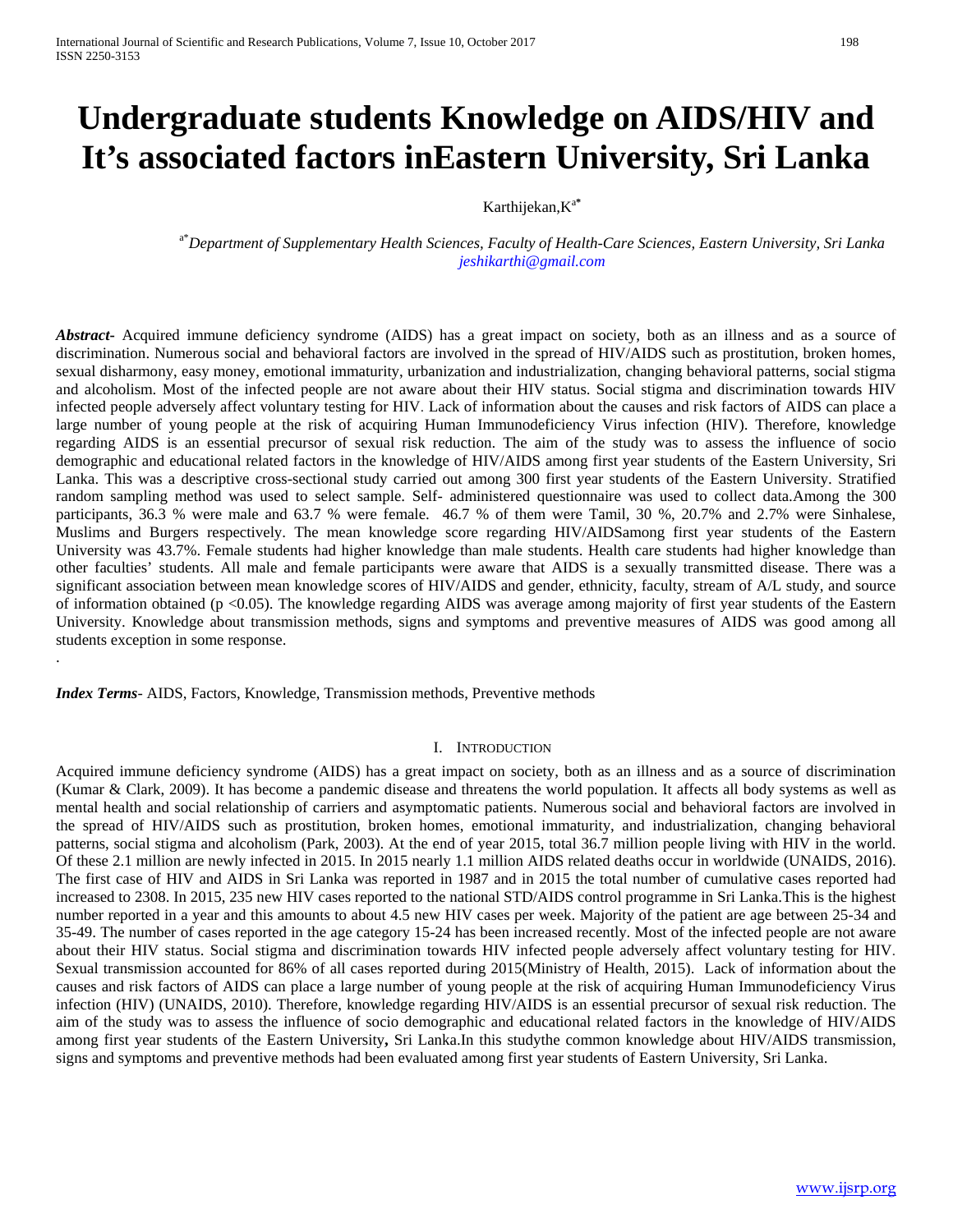### II. METHODOLOGY

This was a descriptive cross sectional study carried out to assess the influence of socio demographic and educational related factors in the knowledge of HIV/AIDS among 300 first year students of the Eastern University**,** Sri Lanka.The students selected from six faculties for this study.The first year students selected for this study because they were just passed their advanced level and entered to the university systems. Therefore they have lack of chance to socialize with other university students to obtain knowledge about HIV/AIDS and had less exposure to academic activities such as lectures and workshop regarding HIV/AIDS and this age group is more sexually active group also. Stratified random sampling method was used to select sample. Data were collected from students those who was willing to participate in the study.Respondents, who were not present at the time of study; who refused to participate in this study were excluded from the study. The respondents were thoroughly explained about the study and verbal informed consent was obtained before the data collection. The ethical clearance was obtained from the ethical review committee Faculty of Health-Care sciences, Eastern University, Sri Lanka. The written permission was obtained from the Head of the institution. Anonymity was ensured throughout the study. Data were collected by investigators through a structured self-administered questionnaire. The pretest was carried out among 15 students to validate the questionnaire for accountability and accuracy. These students were excluded from this study. The questionnaire was modified based on finding of the pretest with the help of the experienced clinicians and health academics.The study instrument initially was developed in English. Then it translated in to Tamil and Sinhala. The questionnaire was distributed for the students in their own language as Tamil and Sinhala. The original questionnaire contained 15 questions including demographic information, Sources of information and disease knowledge including mode of transmission, signs and symptoms and preventive methods. The knowledge questions were answered using "Yes", "No" and "Do Not No". A total score for knowledge was obtained by adding the points for given each answer. For each correct answer 01 points, incorrect answer zero points were assigned. The total score were ranged between 0-20. Then it converted into 100 percentages. Collected data were transferred to Statistical package for social sciences (SPSS) version 16 and analyzed based on the research problem, objectives and variables. The Chi-squired test and cross tabulation were performed to analyze the data. P-value for statistical significant was set to 0.05.

#### III. RESULTS AND FINDINGS

| Variables (n=300)            | <b>Number</b> | Percentage (100%) |  |
|------------------------------|---------------|-------------------|--|
|                              |               |                   |  |
| <b>Sex</b>                   |               |                   |  |
| Male                         | 109           | 36.3              |  |
| Female                       | 191           | 63.7              |  |
| <b>Ethnicity</b>             |               |                   |  |
| Tamil                        | 140           | 46.7              |  |
| Sinhala                      | 90            | 30.0              |  |
| Muslim                       | 62            | 20.7              |  |
| <b>Burger</b>                | 08            | 2.6               |  |
| <b>Religion</b>              |               |                   |  |
| Hindu                        | 134           | 44.7              |  |
| <b>Buddhist</b>              | 80            | 26.7              |  |
| Islam                        | 62            | 20.6              |  |
| Christian                    | 24            | 8.0               |  |
| <b>Faculty</b>               |               |                   |  |
| <b>FHCS</b>                  | 22            | 7.3               |  |
| Science                      | 70            | 23.3              |  |
| Agriculture                  | 20            | 6.7               |  |
| Commerce & Management        | 54            | 18.0              |  |
| Arts & Culture               | 72            | 24.0              |  |
| <b>SVIAS</b>                 | 62            | 20.7              |  |
| <b>Source of information</b> |               |                   |  |
| <b>Books</b>                 | 219           | 73.0              |  |
| Newspaper                    | 228           | 76.0              |  |
| Television                   | 192           | 64.0              |  |
| Health related poster        | 183           | 61.0              |  |

#### **Table 1: Socio-demographic data of participants**

Among the 300 participants, 36.3 % were male and 63.7 % were female. 46.7 % of them were Tamil, 30 %, 20.7% and 2.7% were Sinhalese, Muslims and Burgers respectively. Majority of the students were Hindu. The sources of information books, newspaper and television 73%, 76% and 64% were respectively. Table 1 gives the percentage distribution of participants' socio demographic characteristics.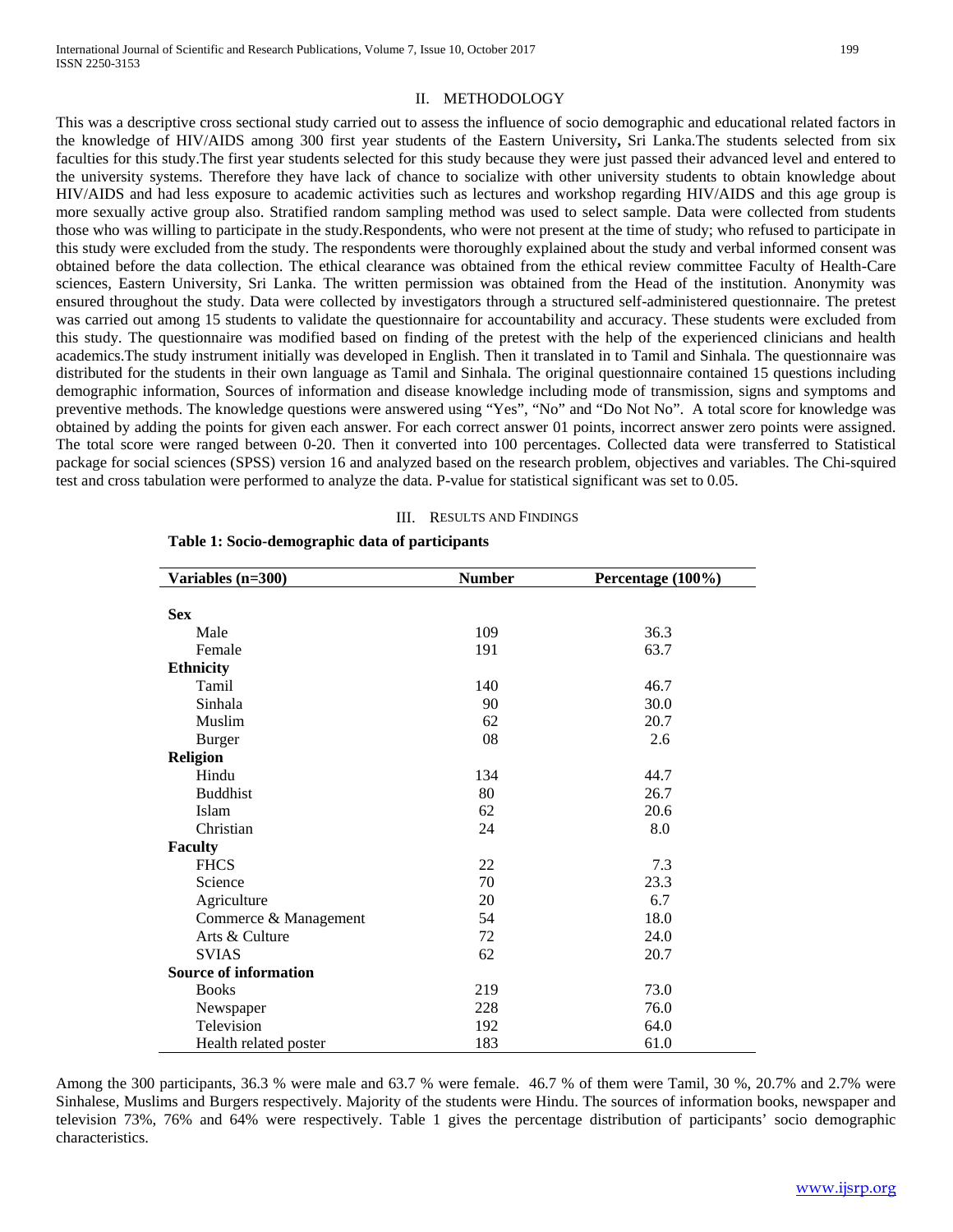| Variables (n=300)                  | Yes $(\% )$ | No(%) | Don't know $(\% )$ |
|------------------------------------|-------------|-------|--------------------|
| <b>Transmission</b>                |             |       |                    |
| Sex with infected                  | 83.1        | 4.3   | 12.5               |
|                                    |             |       |                    |
| person<br><b>Blood</b> transfusion | 74.4        | 8.4   | 17.2               |
| Mother to child                    | 71.1        | 7.1   | 21.2               |
|                                    |             | 49.8  |                    |
| Mosquito bites                     | 19.9        |       | 30.3               |
| Kissing                            | 23.1        | 53.8  | 23.1               |
| <b>Breast</b> feeding              | 53.8        | 7.7   | 38.5               |
| Signs & Symptoms                   |             |       |                    |
| Purulent discharge                 | 83.0        | 10.7  | 6.3                |
| from genitalia                     |             |       |                    |
| Burning sensation                  | 51.4        | 24.1  | 24.5               |
| during urination                   |             |       |                    |
| Redness in genitalia               | 66.7        | 12.3  | 21.0               |
| Swelling of genitalia              | 68.3        | 15.2  | 16.5               |
| Ulcers in genitalia                | 70.4        | 11.3  | 18.3               |
| Sub fertility                      | 31.2        | 35.8  | 33.0               |
| <b>Preventive methods</b>          |             |       |                    |
| Avoid sex with                     |             |       |                    |
| -Sexual workers                    | 69.7        | 7.6   | 22.7               |
| -Multiple partners                 | 80.6        | 6.0   | 13.4               |
| Avoid Homosexual                   | 46.3        | 18.4  | 35.3               |
| Using condom                       | 73.1        | 6.0   | 20.9               |
| Avoid kissing                      | 20.5        | 38.6  | 40.9               |
| Using antibiotics                  | 30.2        | 34.4  | 35.4               |
| before sex                         |             |       |                    |
|                                    |             |       |                    |

#### **Table 2: Knowledge about mode of transmission, Signs & symptoms and prevention of HIV/AIDS**

All male and female participants were aware that AIDS is a sexually transmitted disease. Most of the participants were aware of sex with infected person (83.1%), blood transfusion (74.4%) and mother to child through placenta (71.1%) as the mode of HIV/AIDS transmission. Majority of the participants were aware purulent discharge from genitalia (83%), Redness in genitalia (66.7%) and ulcers in genitalia (70.4%) as the signs and symptoms of HIV/AIDS. Most of the participants were aware of preventive methods of HIV/AIDS such as avoid sex with sexual workers (69.7%), using condom (73.1%). Nearly half of the participants were aware avoid homosexual as preventive method. Table 2 gives the detail response of participants about mode of transmission, Signs & symptoms and prevention of HIV/AIDS.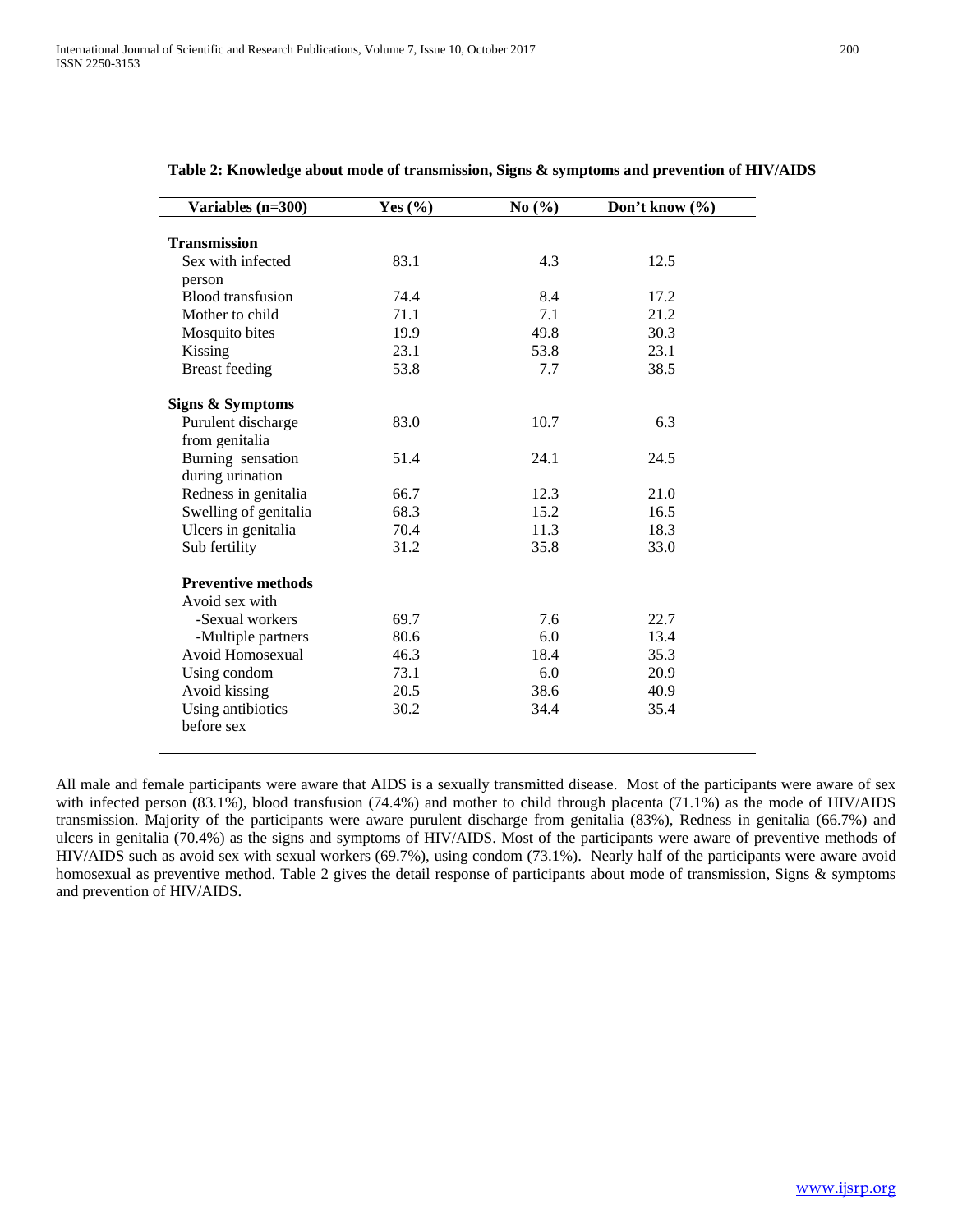



The mean knowledge score regarding AIDSamong first year students of the Eastern University was 43.7%. Mean percentages of HIV/AIDS knowledge score were in different faculties as follow Arts (43.4), Science (51.2), Commerce (48.7), Agriculture (53.4), Faculty of Health-Care Sciences(FHCS)(64.7) and Swami Vipulananda Institute of Aesthetic Studies(SVIAS) (35.3). FHCS students had more knowledge than other faculties' students. Figure 1 shows the mean HIV/AIDS knowledge in different faculties.

|  | Table 3: Significance levels for significant variables |  |  |  |
|--|--------------------------------------------------------|--|--|--|
|--|--------------------------------------------------------|--|--|--|

| <b>Significant variables</b> | <b>P-Value</b> |  |
|------------------------------|----------------|--|
|                              |                |  |
| Gender                       | 0.007          |  |
| Ethnicity                    | 0.004          |  |
| Faculty                      | 0.027          |  |
| Stream of A/L study          | 0.049          |  |
| Source of information        | 0.037          |  |

There was a significant association between mean knowledge scores of AIDS and gender, ethnicity, faculty, stream of A/L study, and source of information obtained ( $p < 0.05$ ).

## IV. DISCUSSION

The present study evaluated the socio-demographic factors influence on knowledge of HIV/AIDS among first year Eastern University students. The increasing number of reported HIV/AIDS positive cases in Sri Lanka became a major health issues and negatively effects on the public health. This emerging spread push to the students to learn more about HIV/AIDS. The Americans and Europeans investigators also found that students are more interesting to know about HIV/AIDS when AIDS epidemics was occur before one decade ago (Herlitz&Brorsson, 1990; Rich, Holmes, & Hodges, 1996; Gallup Organization,1988). In this study all the students aware that HIV/AIDS is a sexually transmitted disease and threat to the society but some considerable proportion of the students answered HIV/AIDS is curable disease and consistent with Agrawal et al.(1999) study and can be attributed to the many false claims published in media and other modes of advertisements. Misinformation concerning a "cure" for AIDS is the one of the risk factors for contracting the disease. The present study revealed that means knowledge score regarding HIV/AIDSwas average but Nasir et al. (2008) study claimed that moderate to good overall knowledge. This study found that female students had more knowledge than male students; the difference is small, similar reports from Tavoosi et al (2004), Brook (1999) and Green (1991). However Agrawal et al.(1999) found that boys had better knowledge than female students and their explanation for this finding was that boys feel free than girls to talk about matters relating to sex and HIV/AIDS. The media is the important source to obtain the knowledge regarding the disease but the information should be accurate and easily understandable by all level public. It was noticed that books (73%) and newspaper (76%) played major role as the sources of information about AIDS. In addition many of them gathered knowledge by watching television (64%). In a similar study they found that the main sources of knowledge were lectures (61%), media (44%), and health care workers (39%) (Nasir et al, 2008). According to the data from this study most of the students were aware of transmission methods of AIDS such as "Sex withInfected person'' (83.1%), "Blood transfusion" (74.4%), "From mother to child" (71.1%), Majority of them answered as "Yes". But they were not aware about "homosexual" (30.3%). In a similar study was found that "Blood transfusion" (96.1%), "contaminated sharp instruments (93.9%) were the transmission method for HIV/AIDS (Nasir et al, 2008).In this study the preventive methods of HIV/AIDS were "abstain from sex" (69.7%), "usage of condom during intercourse" (73.1%) and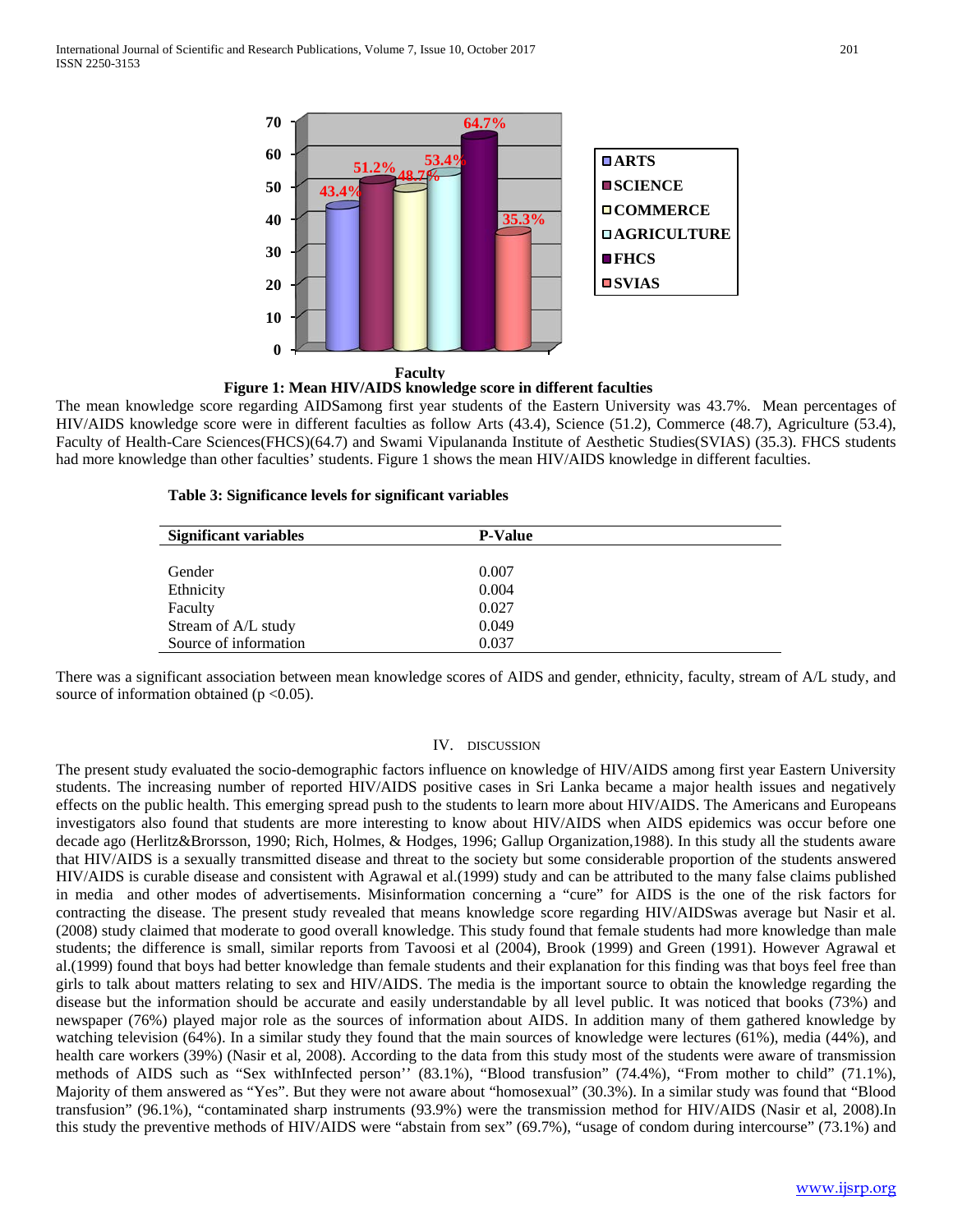"having sex with one partner**"** (80.6%). In a similar study found that nearly half of adolescents were aware that using condoms could minimize the risk of contracting HIV/AIDS (Nasir et al, 2008). In general, awareness on preventive mechanisms increased with age. More boys than girls aware of these methods overall knowledge on preventive methods improved with rising socio economic status.

#### V. CONCLUSION AND RECOMMENDATION

The knowledge regarding HIV/AIDS was average among majority of first year students of the Eastern University but need improvement in some aspects especially some transmission methods of AIDS such as homosexual. The students should be instructed all the aspect of AIDS by media. Most of the student knew common symptoms of AIDS and preventive methods but they are lack knowledge in some specific areas. The students who studied science stream in their advanced level they had better knowledge than other streams because they learned some knowledge about AIDS. There are considerable rationales to include HIV/AIDS education as an integral part of the school curriculum as well as university curriculum (Krasnik&Wangel, 1990; DiClemente, 1993; Holtzman et al,1994). Health education programs have to be done for students regarding the primary prevention and consequences of AIDS, especially students who are studying at faculty of arts, SVIAS and commerce by physicians, Nurses and Educational advisors.

#### ACKNOWLEDGMENT

The authors would like to acknowledge the Vice-chancellor, Eastern University, Sri Lanka, Deans of all faculties and the students for their valuable support in conducting the study.

#### **REFERENCES**

Agrawal, H.K., Rao, R.S., Chandrashekar, S., Coulter, J.B. (1999).Knowledge of and attitude to HIV/AIDS of senior secondary school pupils and trainee teachers in Udupi District, Karnataka, India**.***AnnTrop Pediatr*, 19,143-149. Retrieved fro[m http://www.ncbi.nlm.nih.gov/pubmed/10690254](http://www.ncbi.nlm.nih.gov/pubmed/10690254)

Brook, U. (1999). AIDS knowledge and attitudes of pupils attending urban high schools in Israel.*Patient Educ and Couns*, 36, 271-278. Retrieved from <http://europepmc.org/abstract/med/14528562>

DiClemente , R.J.(1993). Preventing HIV/AIDS among adolescents: Schools as agents of behavior change.*JAMA*, 270, 760-762. Retrieved from <http://jama.jamanetwork.com/article.aspx?articleid=407866>

Gallup Organization.(1988). AIDS. 1st annual George H. Gallup Memorial Survey**.** *Gallup Rep*, 273**,** 179. Retrieved from <http://www.ncbi.nlm.nih.gov/pubmed/12342968>

Green, M.S., Carmel, S., Tsur, S., Slepon, R., &Vardi, D. (1991).Differences in general knowledge of AIDS, its transmission and prevention among Israelis aged 18–19 years. *Eur J Pub Hlth*,1, 75-78. Retrieved from<http://semj.sums.ac.ir/vol11/jul2010/88034.htm>

Herlitz ,C., Brorsson, B. (1990). AIDS in the minds of Swedish people: 1986–1989. *AIDS*, 4, 1011-1018. Retrieved from <https://bmcpublichealth.biomedcentral.com/articles/10.1186/1471-2458-4-17>

Holtzman, D., Lowry ,R., Kann, L., Collins, J.L., & Kolbe, L.J. (1994) Changes in HIV related information – Sources, instruction, knowledge and behavior among US high school students, 1989 and 1990. *AmJ Pub Health*, 84, 388-393. Retrieved fro[m http://www.ncbi.nlm.nih.gov/pmc/articles/PMC420470/](http://www.ncbi.nlm.nih.gov/pmc/articles/PMC420470/)

Krasnik, A.,&Wangel, M. (1990). AIDS and Danish adolescence-knowledge, attitudes and behavior relevant to the prevention of HIV infection.*Dan Med Bull*  ,37,275-279. Retrieved fro[m https://www.researchgate.net/publication/250926096](https://www.researchgate.net/publication/250926096)

Kumar, P., & Clark, M. (7<sup>th</sup>ed).(2009). *Clinical Medicine*. Netherlands: Elsevier.

Nasir, E.F., Åstrøm, A.N., David, J., & Ali, R.W. (2008).HIV and AIDS related knowledge, sources of information, and reported need for further education among dental students in Sudan- a cross sectional study.*BMC Public Health,* 08(286).Retrieved fro[mhttp://www.biomedcentral.com/1471-2458/8/286](http://www.biomedcentral.com/1471-2458/8/286)

National AIDS Programmes.(2010). *A guide to monitoring and evaluation on HIV/AIDS*.Srilanka: UNAIDS: Retrieved fro[m http://www.unaids.org](http://www.unaids.org/)

National STD/AIDS control programme. Annual report. (2015).Sri Lanka: Ministry of Health. Retrieved from [http://www.aidscontrol.gov.lk](http://www.aidscontrol.gov.lk/)

Park, K. (21<sup>st</sup>ed). (2003). *Text Book of Preventive and Social Medicine*. India: BanarsidasBhanot Publishers.

Rich ,J.A., Holmes, M.D., & Hodges ,D.M. (1996). Preferred sources of AIDS information, risk perceptions, and risk behaviors among inner-city community college students. *J Natl Med Assoc*, 88, 87-93. Retrieved from<http://www.ncbi.nlm.nih.gov/pubmed/8776063>

Tavoosi, A., Zaferani, A., Enzevaei, A., Tajik, P., &Ahmadinezhad ,Z. (2004) Knowledge and attitude towards HIV/AIDS among Iranian students. *BMC Public Health*, **4**, 17. Retrieved from<http://www.biomedcentral.com/1471-2458/4/17>

UNAIDS.Global AIDS update. ( 2016). UNAIDS. USA: UNAIDS. Retrieved from <http://www.unaids.org/en/resources/documents/2016/Global-AIDS-update-2016>

Authors